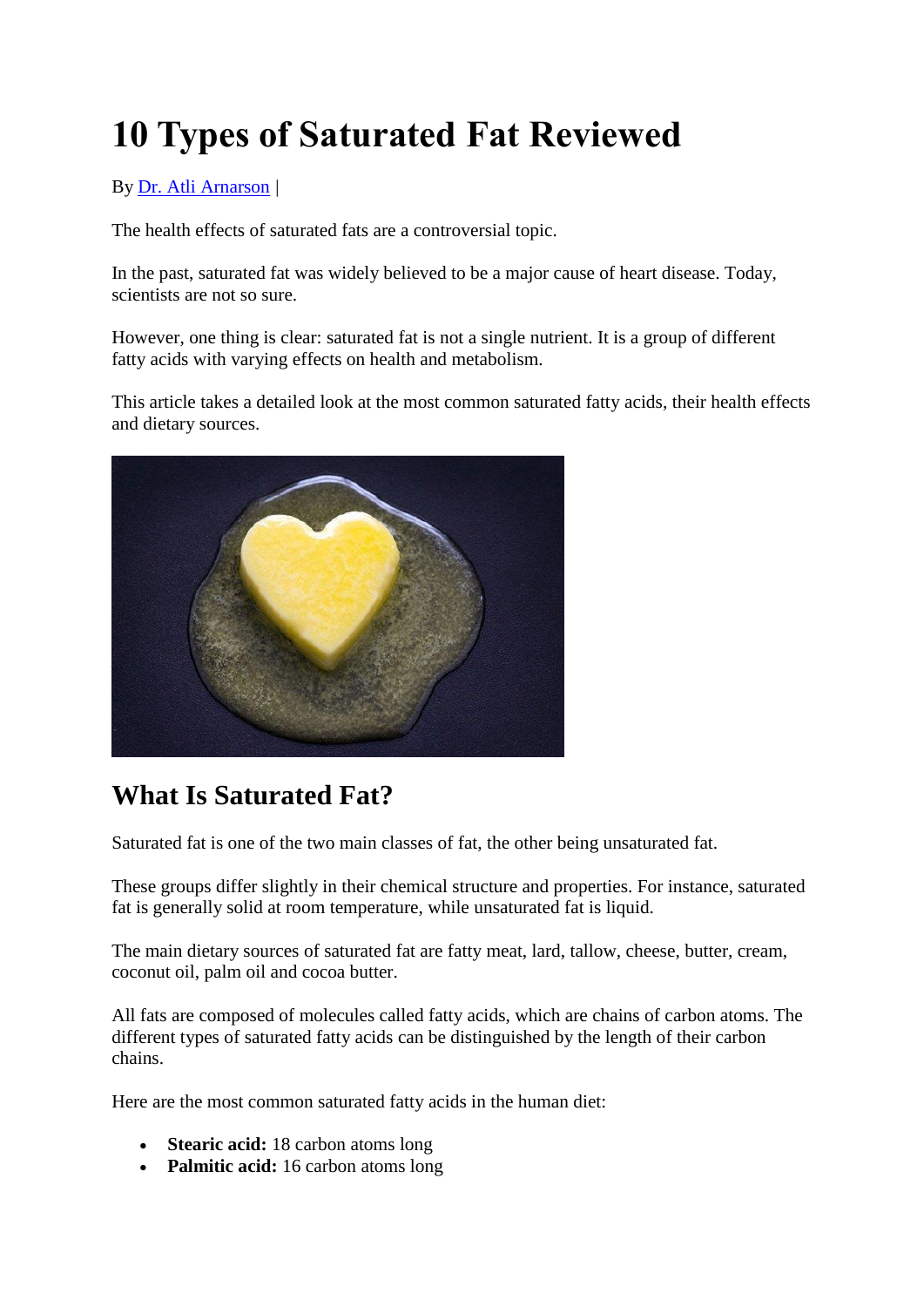- **Myristic acid:** 14 carbon atoms long
- Lauric acid: 12 carbon atoms long
- **Capric acid:** 10 carbon atoms long
- **Caprylic acid:** 8 carbon atoms long
- **Caproic acid:** 6 carbon atoms long

It's rare to find saturated fatty acids other than these in the diet.

Saturated fatty acids that are less than six carbon atoms long are collectively known as shortchain fatty acids.

These are produced when gut bacteria ferment [fiber.](https://authoritynutrition.com/why-is-fiber-good-for-you/) They are created in your gut from the fiber you eat and can also be found in trace amounts in some fermented food products.

**Bottom Line:** Saturated fatty acids are one of the two major categories of fat. Common dietary saturated fatty acids include stearic acid, palmitic acid, myristic acid and lauric acid.

#### **How Does Saturated Fat Affect Health?**



Most scientists now accept that saturated fats are not as unhealthy as previously assumed.

Evidence suggests they do not cause heart disease, although their exact role is still being debated and investigated [\(1,](https://www.ncbi.nlm.nih.gov/pubmed/20071648) [2\)](https://www.ncbi.nlm.nih.gov/pubmed/24723079).

However, replacing saturated fat with unsaturated fats, such as [omega-3s,](https://authoritynutrition.com/17-health-benefits-of-omega-3/) may reduce the risk of heart attacks [\(3,](https://www.ncbi.nlm.nih.gov/pubmed/21735388) [4\)](https://www.ncbi.nlm.nih.gov/pubmed/20351774).

This doesn't necessarily mean that saturated fats are unhealthy. It simply suggests that certain unsaturated fats are protective, while saturated fats are neutral.

In comparison, replacing saturated fat with carbs doesn't provide any health benefits and even impairs the blood lipid profile. This is a measurement of the levels of lipids in your blood, such as cholesterol and triglycerides [\(5\)](https://www.ncbi.nlm.nih.gov/pubmed/20711693).

Although it is clear that some saturated fats may raise the "bad" low-density lipoprotein (LDL) cholesterol, the association between cholesterol levels and heart disease is a bit more complex than that.

For instance, saturated fats raise the levels of large LDL cholesterol particles, which are not as strongly associated with heart disease as those that are smaller and denser [\(6,](https://www.ncbi.nlm.nih.gov/pubmed/9583838) [7\)](https://www.ncbi.nlm.nih.gov/pubmed/10856769).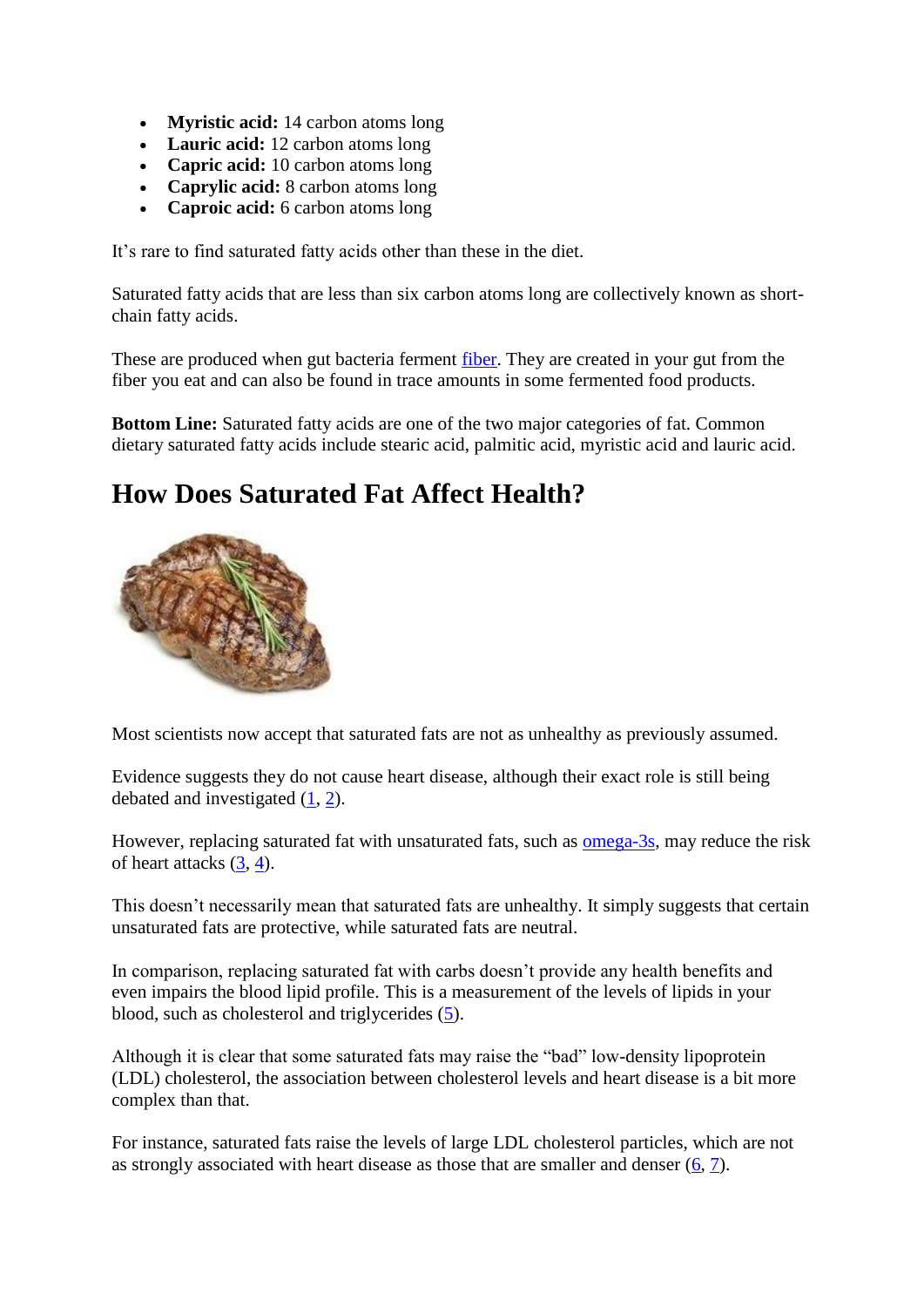For more information on the issue, [read this article.](https://authoritynutrition.com/saturated-fat-good-or-bad/)

**Bottom Line:** Saturated fats are not as harmful as previously believed. Growing evidence suggests there are no strong links between saturated fat and heart disease.

#### **1. Stearic Acid**

Stearic acid, which consists of 18 carbon atoms, is the second most common saturated fat in the American diet [\(8\)](https://www.ncbi.nlm.nih.gov/pubmed/15587902).

Compared with carbs or other saturated fats, stearic acid lowers the "bad" LDL cholesterol slightly or has neutral effects. This suggests it may be healthier than many other saturated fats [\(9,](https://www.ncbi.nlm.nih.gov/pubmed/19939984) [10,](https://www.ncbi.nlm.nih.gov/pubmed/16477803) [11\)](https://www.ncbi.nlm.nih.gov/pubmed/12716665).

Research shows that stearic acid is partly converted to oleic acid, a healthy unsaturated fat, within the body. However, according to some estimates, the conversion rate is only 14% and may not have much relevance to health [\(12,](https://www.ncbi.nlm.nih.gov/pubmed/3362176) [13\)](https://www.ncbi.nlm.nih.gov/pubmed/9022530).

The main dietary source of stearic acid is animal fat. The levels of stearic acid are usually low in plant fat, with the exception of [coconut oil,](https://authoritynutrition.com/top-10-evidence-based-health-benefits-of-coconut-oil/) cocoa butter and palm kernel oil.



Stearic acid is considered a healthy saturated fat.

It does not appear to raise the risk of heart disease. This seemed to be true even in a study of people whose stearic acid intake constituted up to 11% of their total calorie intake for 40 days [\(9\)](https://www.ncbi.nlm.nih.gov/pubmed/19939984).

**Bottom Line:** Stearic acid is the second most common saturated fat in the American diet. It appears to have neutral effects on the blood lipid profile.

## **2. Palmitic Acid**

Palmitic acid is the most common saturated fat in plants and animals. It is 16 carbon atoms long.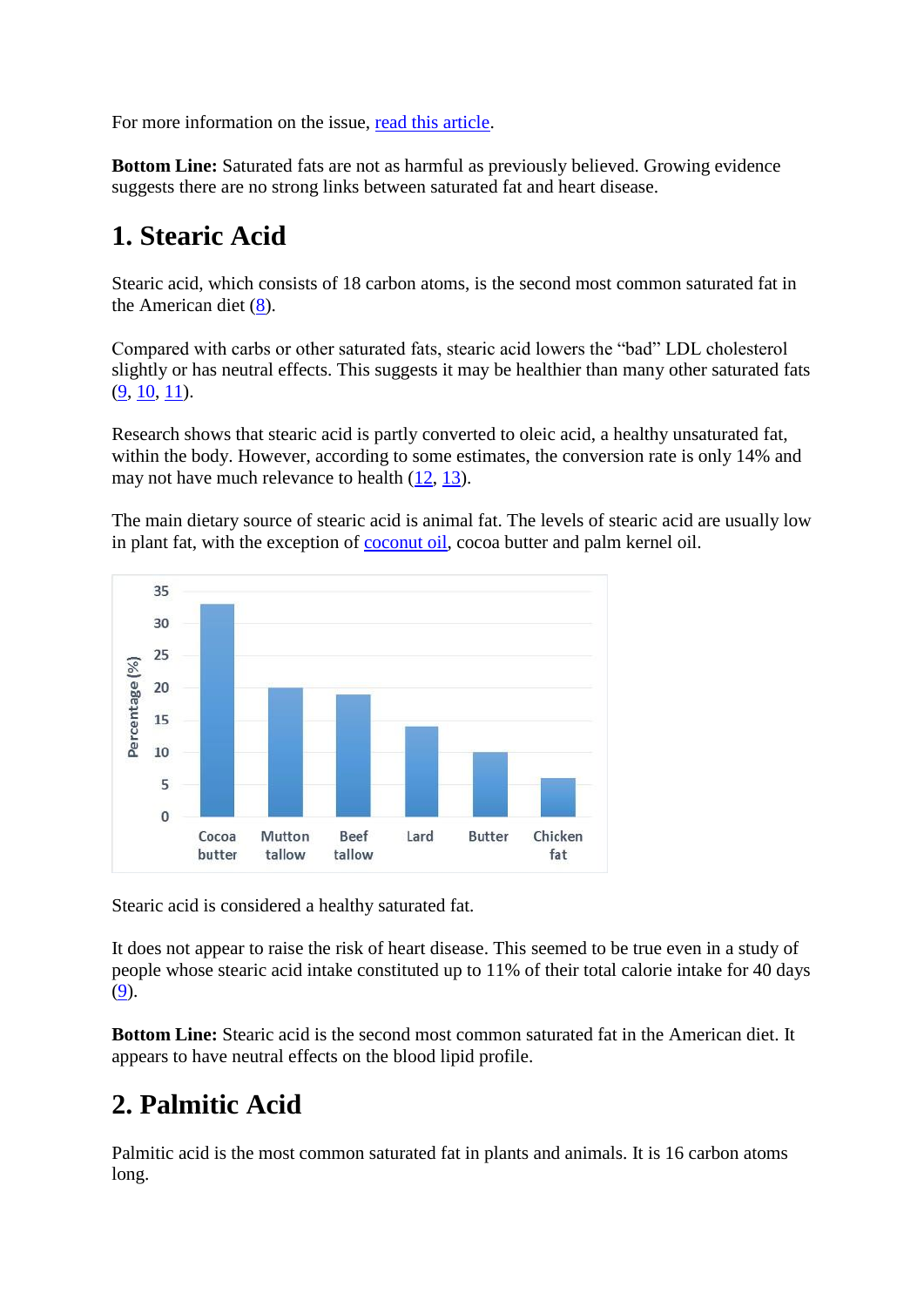In 1999, palmitic acid made up an estimated 56.3% of the total saturated fat intake in the US  $(8)$ .



The richest dietary source is palm oil, but palmitic acid also makes up approximately a quarter of the fat in red meat and dairy, as shown in the chart below.

Compared to carbs and unsaturated fats, palmitic acid raises the levels of total cholesterol and LDL cholesterol without affecting the levels of "good" high-density lipoprotein (HDL) [cholesterol](https://authoritynutrition.com/9-ways-to-raise-hdl/) [\(9,](https://www.ncbi.nlm.nih.gov/pubmed/19939984) [11,](https://www.ncbi.nlm.nih.gov/pubmed/12716665) [14\)](https://www.ncbi.nlm.nih.gov/pubmed/8148355).

High levels of LDL cholesterol are a well-known risk marker of heart disease.

However, not all LDL cholesterol is created equal. More accurate markers of heart disease are the presence of a large number of LDL particles and of small, dense LDL particles [\(15,](https://www.ncbi.nlm.nih.gov/pubmed/10856769) [16,](https://www.ncbi.nlm.nih.gov/pubmed/21392724) [17\)](https://www.ncbi.nlm.nih.gov/pubmed/18706278).

Although palmitic acid raises the levels of total LDL cholesterol, this is mainly due to an increase in large LDL particles. Many researchers consider high levels of large LDL particles to be less of a concern, but some people disagree [\(6,](https://www.ncbi.nlm.nih.gov/pubmed/9583838) [16,](https://www.ncbi.nlm.nih.gov/pubmed/21392724) [18\)](https://www.ncbi.nlm.nih.gov/pubmed/16765964).

Additionally, when other fatty acids, such as linoleic acid, are eaten at the same time, they can offset some of palmitic acid's effects on cholesterol [\(19\)](https://www.ncbi.nlm.nih.gov/pubmed/12492626).

Palmitic acid may also affect other aspects of metabolism. Studies in both mice and humans indicate that a high-palmitic-acid diet may adversely affect mood and reduce physical activity  $(20, 21)$  $(20, 21)$ .

Several human studies suggest that eating higher amounts of palmitic acid reduces the amounts of calories burned, compared to eating more unsaturated fats, such as oleic acid [\(22,](https://www.ncbi.nlm.nih.gov/pubmed/16087974) [23,](https://www.ncbi.nlm.nih.gov/pubmed/16919541) [24\)](https://www.ncbi.nlm.nih.gov/pubmed/17636080).

These aspects of palmitic acid need to be studied further before clear conclusions can be reached.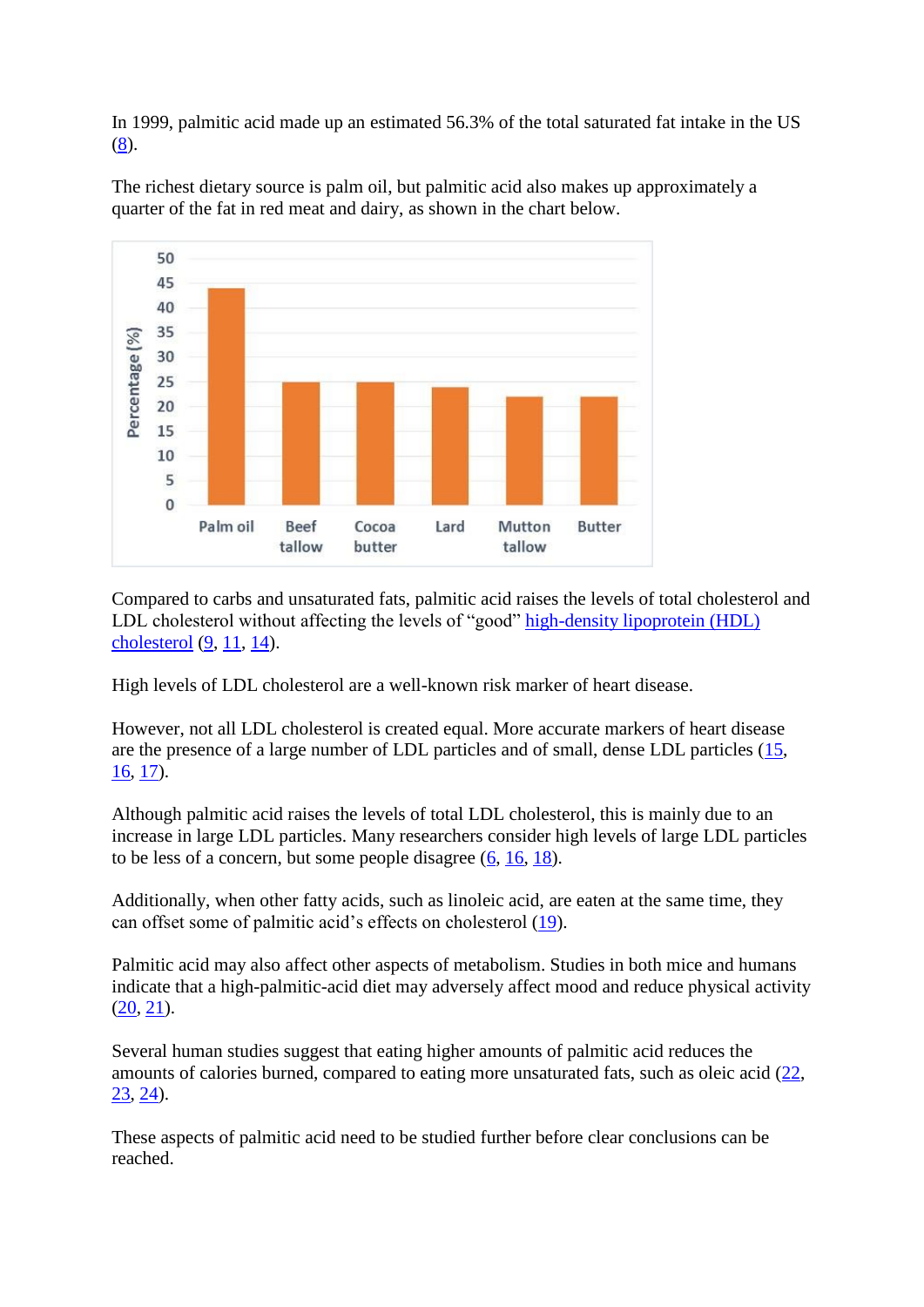**Bottom Line:** Palmitic acid is the most common saturated fatty acid, making up over half of all the saturated fat eaten in the US. It raises LDL cholesterol levels without changing HDL cholesterol.

## **3. Myristic Acid**

Myristic acid consists of 14 carbon atoms.

Consuming myristic acid causes a significant increase in total cholesterol and LDL cholesterol compared to consuming palmitic acid or carbs. However, it doesn't appear to affect levels of HDL cholesterol [\(11,](https://www.ncbi.nlm.nih.gov/pubmed/12716665) [25\)](https://www.ncbi.nlm.nih.gov/pubmed/8148355).

These effects are much stronger than those of palmitic acid. Yet similar to palmitic acid, myristic acid appears to increase the levels of large LDL particles, which many scientists consider to be less of a concern [\(6\)](https://www.ncbi.nlm.nih.gov/pubmed/9583838).

Myristic acid is a relatively rare fatty acid, not found in high amounts in most foods. Yet certain oils and fats do contain decent amounts, as shown in the chart below.



Although coconut oil and palm kernel oil do contain relatively high amounts of myristic acid, they also contain other types of fats, which may offset the effects of myristic acid on the blood lipid profile [\(26\)](https://www.ncbi.nlm.nih.gov/pubmed/15936650).

**Bottom Line:** Myristic acid is a long-chain, saturated fatty acid. It raises LDL cholesterol more than other fatty acids.

# **4. Lauric Acid**



Lauric acid is 12 carbon atoms long, making it the longest of the mediumchain fatty acids.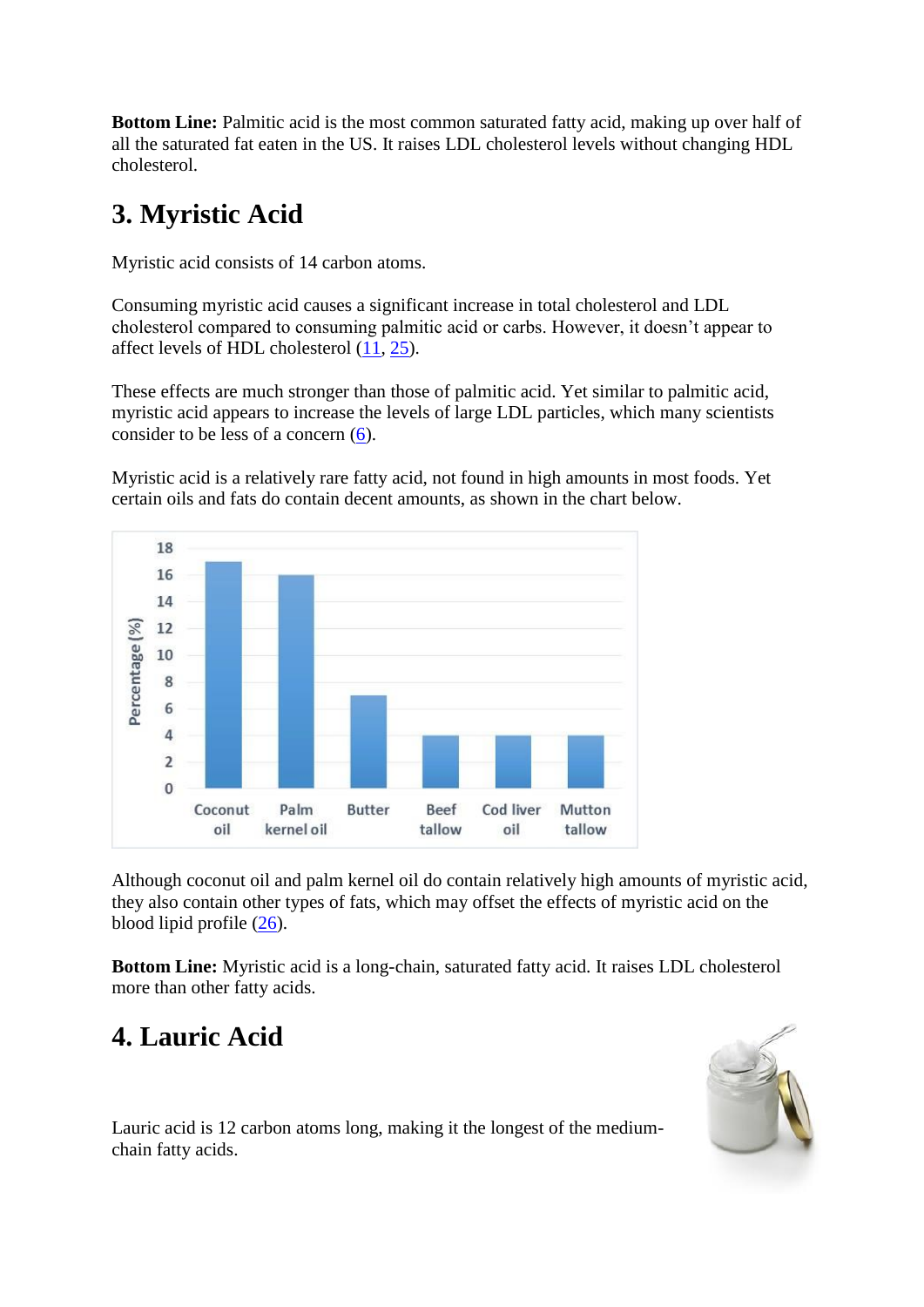It raises the levels of total cholesterol more than most other fatty acids. However, this increase is largely due to an increase in the "good" HDL cholesterol.

In other words, lauric acid reduces the amounts of total cholesterol relative to HDL cholesterol. These changes are associated with a reduced risk of heart disease [\(27\)](https://www.ncbi.nlm.nih.gov/pubmed/8644684).

In fact, lauric acid appears to have more beneficial effects on HDL cholesterol levels than any other saturated fatty acid [\(11\)](https://www.ncbi.nlm.nih.gov/pubmed/12716665).

Lauric acid makes up approximately 47% of palm kernel oil and 42% of coconut oil. In comparison, other commonly eaten oils or fats contain only trace amounts of it.

**Bottom Line:** Lauric acid is the longest medium-chain fatty acid. Although it raises total cholesterol significantly, this is largely due to an increase in HDL cholesterol, which is beneficial for health.

# **5–7. Caproic, Caprylic and Capric Acid**



Caproic, caprylic and capric acid are medium-chain fatty acids (MCFAs). They range from 6–10 carbon atoms in length.

Their names are derived from the Latin "capra," which means "female goat." They are sometimes referred to as capra fatty acids, due to their abundance in goat's milk.

MCFAs are metabolized differently than long-chain fatty acids. They are more easily absorbed and transported straight to the liver where they are rapidly metabolized.

Evidence suggests that MCFAs may have the following benefits:

- **Weight loss:** Several studies indicate that they may slightly increase the number of calories burned and promote [weight loss,](https://authoritynutrition.com/how-to-lose-weight-as-fast-as-possible/) especially when compared with long-chain fatty acids [\(28,](https://www.ncbi.nlm.nih.gov/pubmed/25636220) [29,](https://www.ncbi.nlm.nih.gov/pubmed/11880549) [30,](https://www.ncbi.nlm.nih.gov/pubmed/8654328) [31,](https://www.ncbi.nlm.nih.gov/pubmed/12634436) [32\)](https://www.ncbi.nlm.nih.gov/pubmed/11694608).
- **Increased insulin sensitivity:** There is also some evidence that MCFAs increase insulin sensitivity, compared to long-chain fatty acids [\(33\)](https://www.ncbi.nlm.nih.gov/pubmed/17570262).
- **Anti-seizure effects:** MCFAs, especially capric acid, may have anti-seizure effects, especially when combined with a [ketogenic diet](https://authoritynutrition.com/ketogenic-diet-101/) [\(34,](https://www.ncbi.nlm.nih.gov/pubmed/20487176) [35,](https://www.ncbi.nlm.nih.gov/pubmed/26608744) [36\)](https://www.ncbi.nlm.nih.gov/pubmed/24383952).

Because of their potential health benefits, MCFAs are sold as supplements, known as [MCT](https://authoritynutrition.com/mct-oil-101/)  [oils.](https://authoritynutrition.com/mct-oil-101/) These oils usually consist primarily of capric acid and caprylic acid.